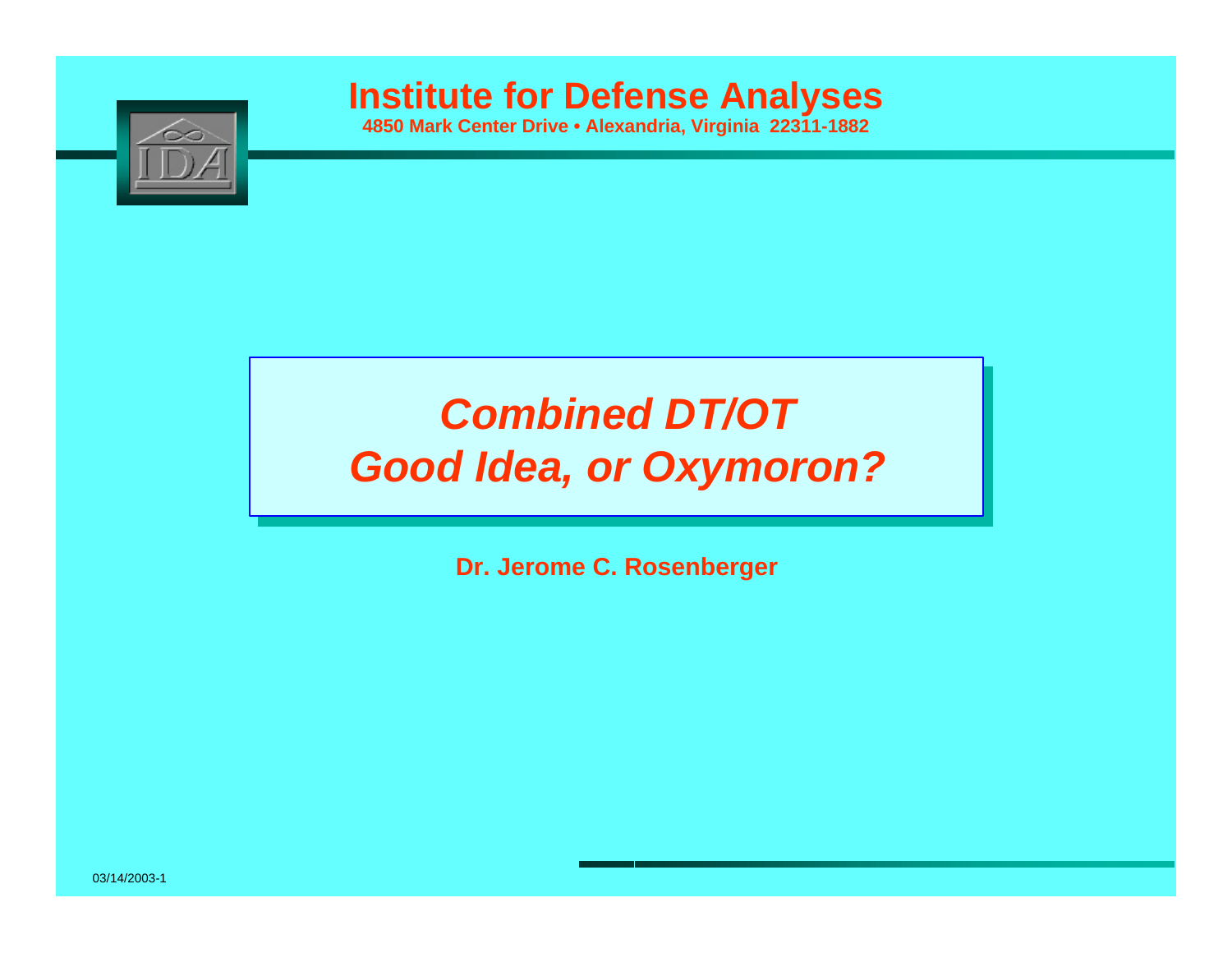

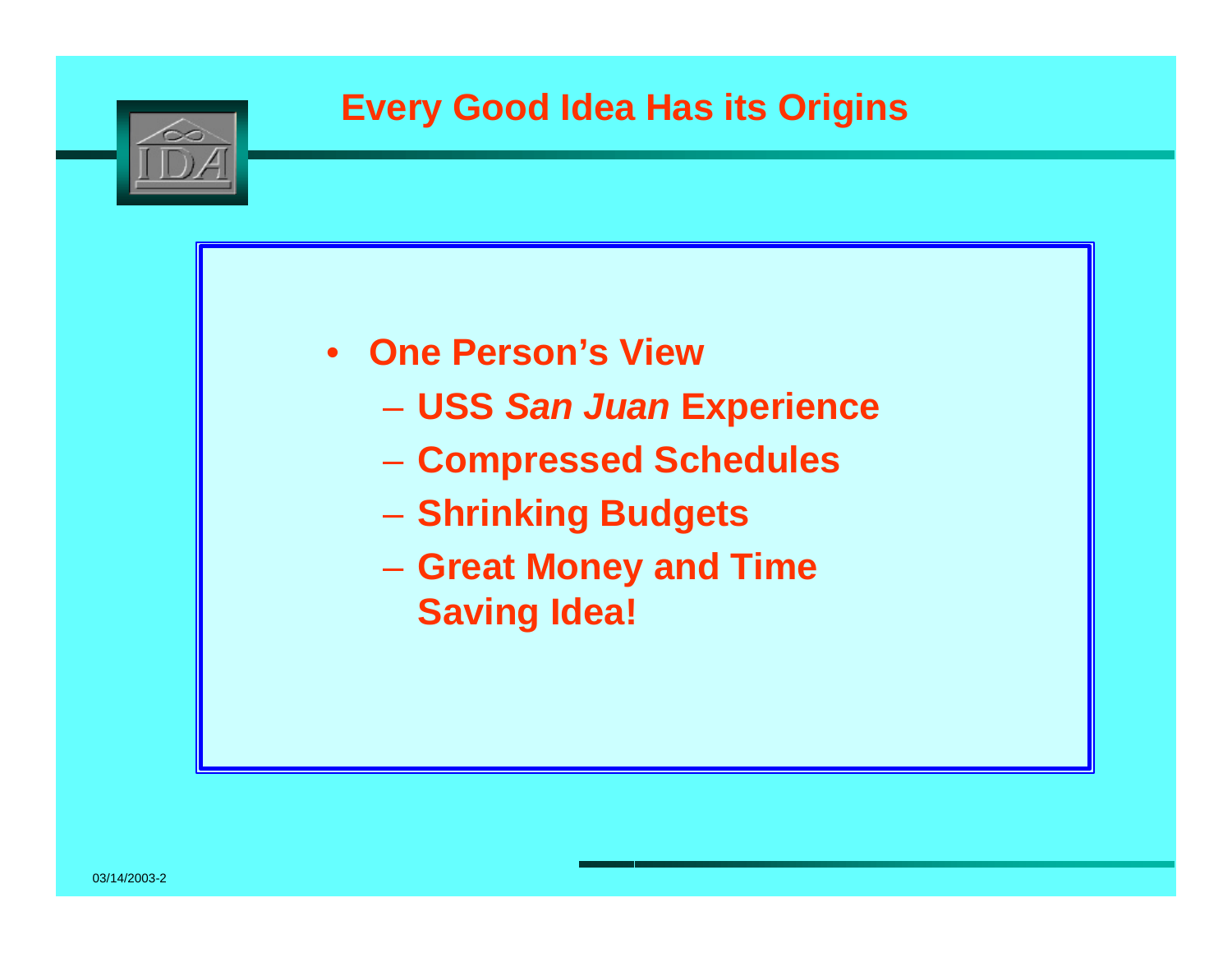

#### • **It is NOT**

- **Early Involvement by the Operational Test Community.**
	- **EOAs etc.**
- **Sequential DT/OT.**
	- **OT Diagnostic Data (FOT&E)**
	- **Training**
- **It IS**
	- **The Concurrent Execution of Development Testing with the Final Operational Test.**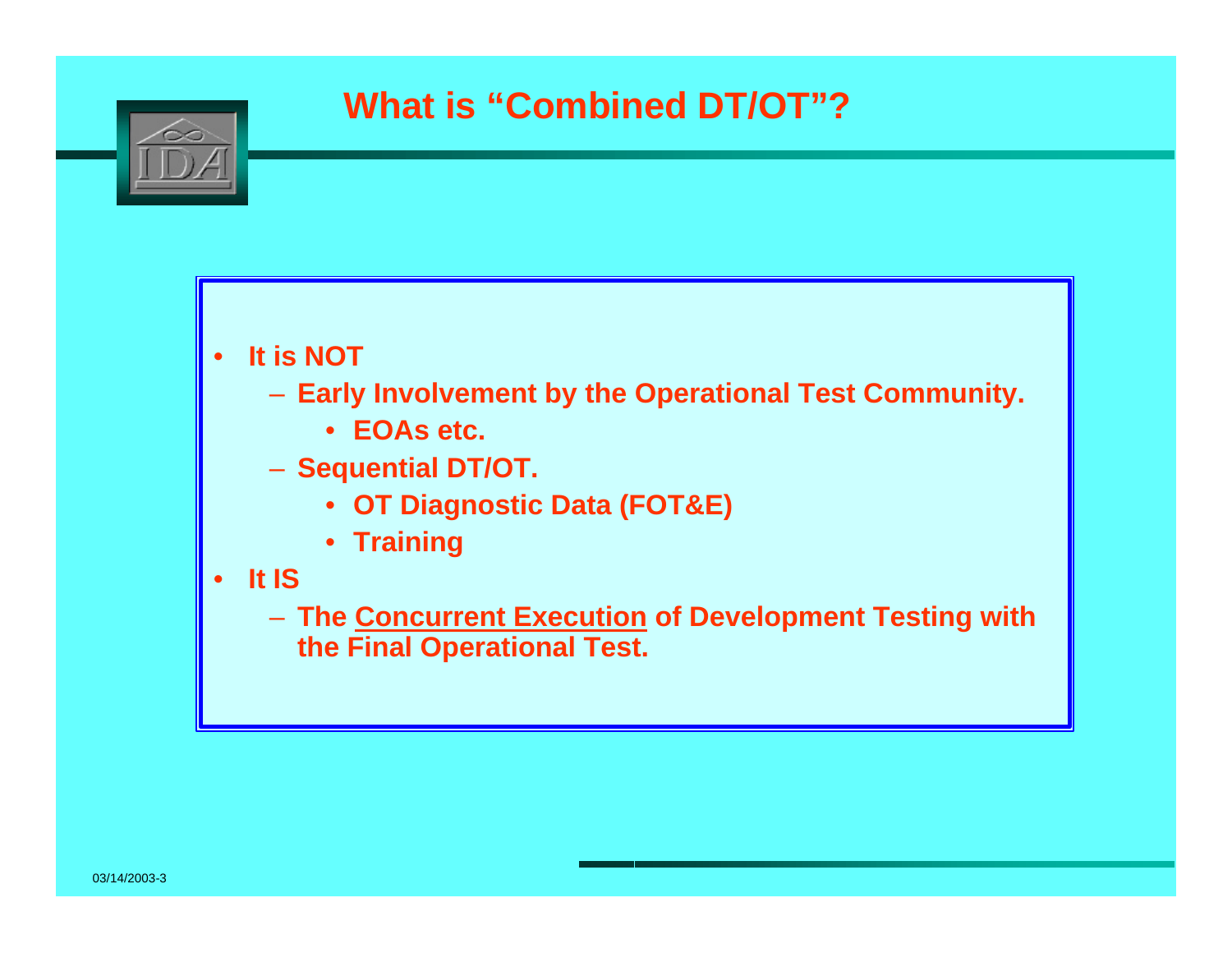

### **Typical DT Performance**

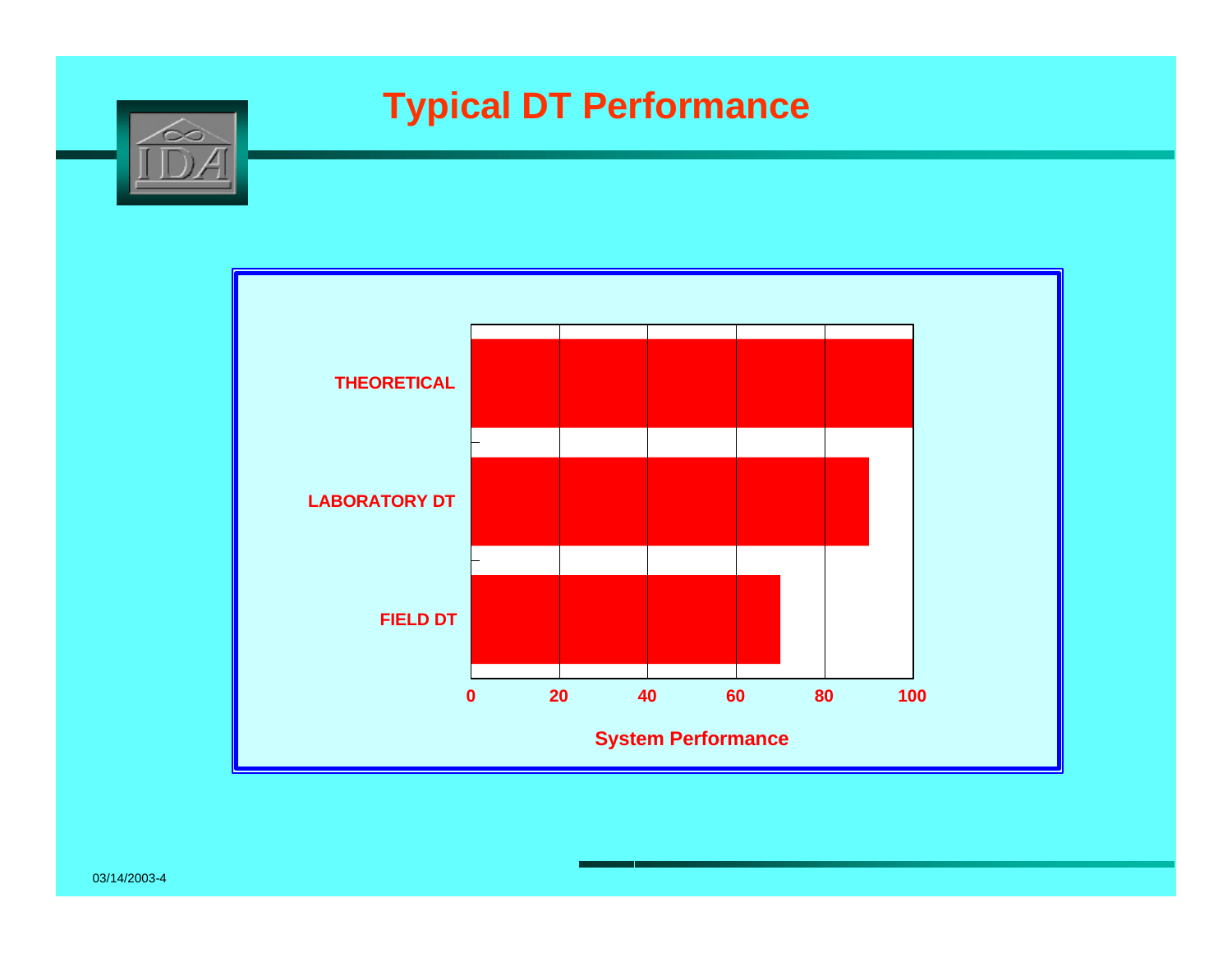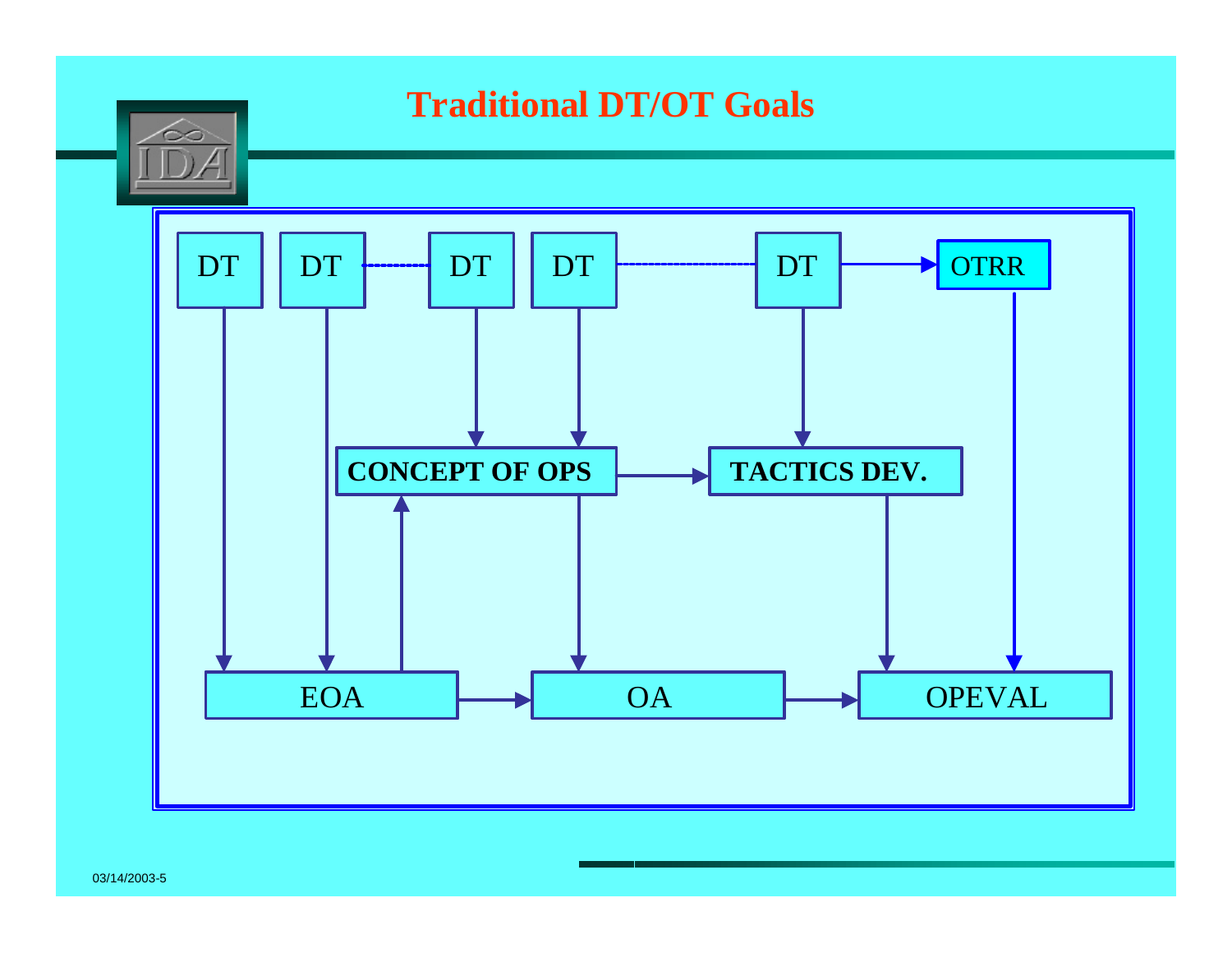#### **Typical DT-OT Performance Sequence**



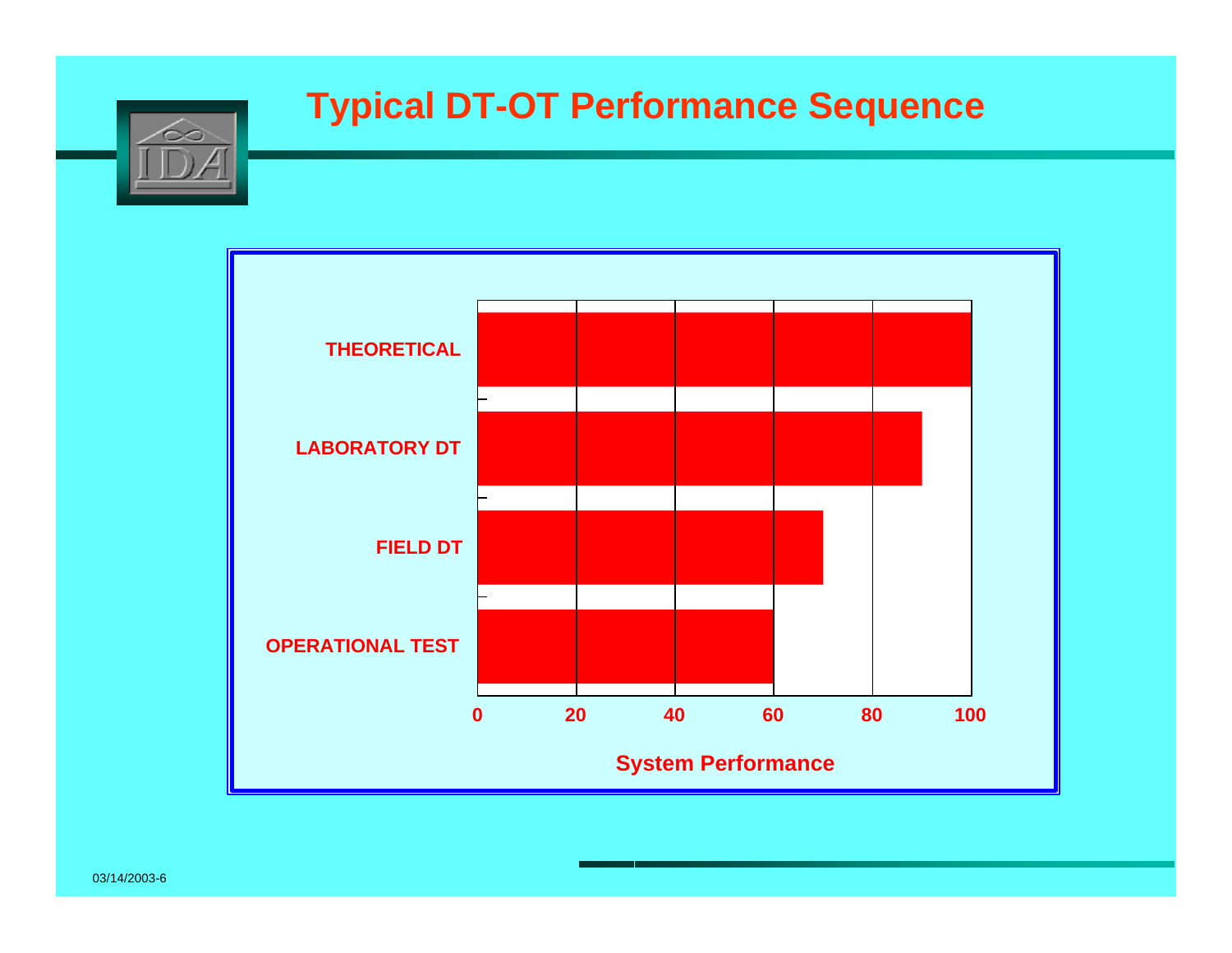### **OTA Charter**



#### • **Determine System Effectiveness and Suitability**

- **Complete, Production Representative System**
- **Intended Operators and Maintainers**
- **Intended Mission(s)**
- **Intended Environment**
- **Specified Threat**
- **OTA Team Planning and Supervision**
- **Protected Independent Evaluation**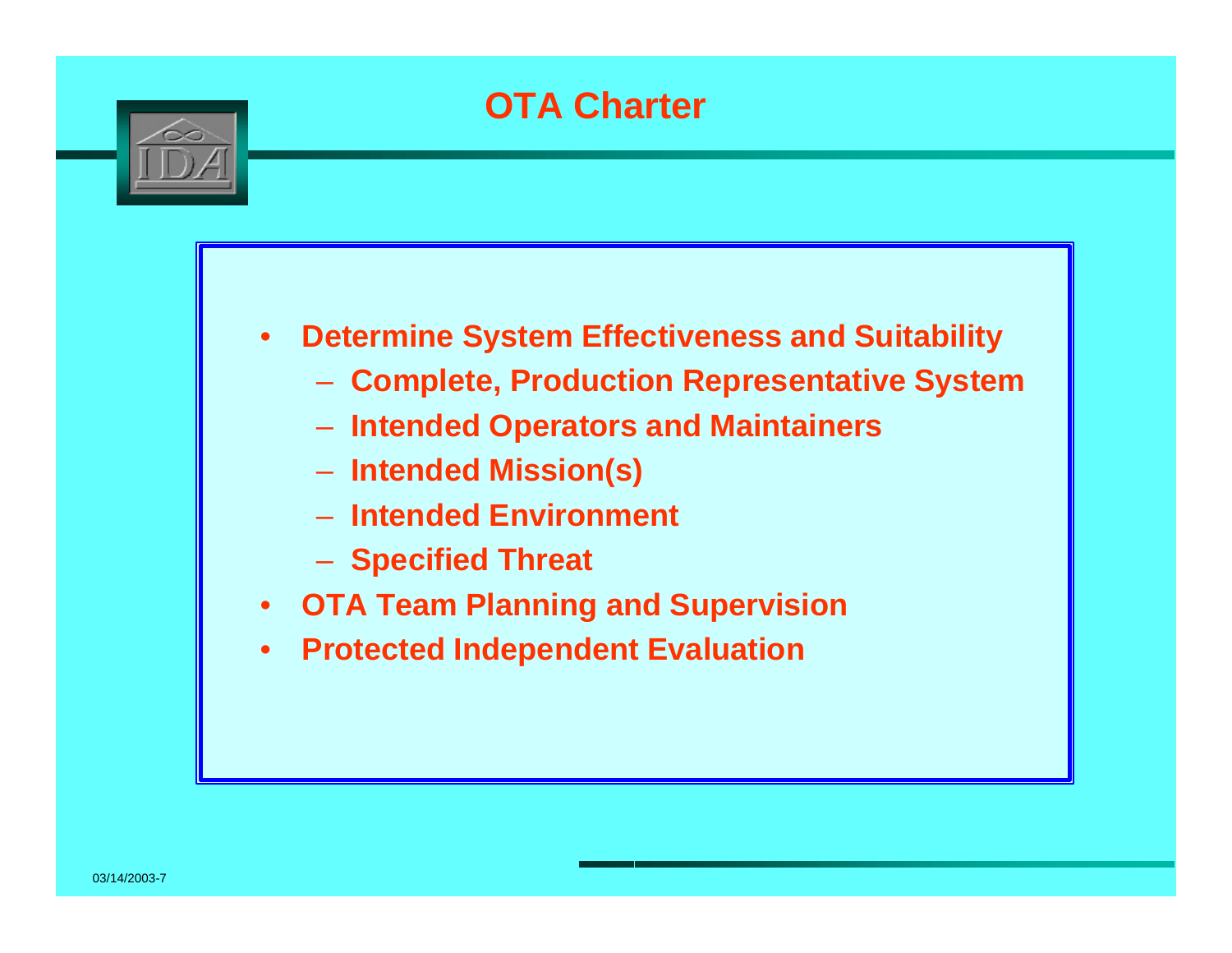

• **There is little common ground with DT here. The purposes are different, the amount and types of controls are different, the oversight is different, and the operators are different!**

# *Combined DT/OT is an Oxymoron!*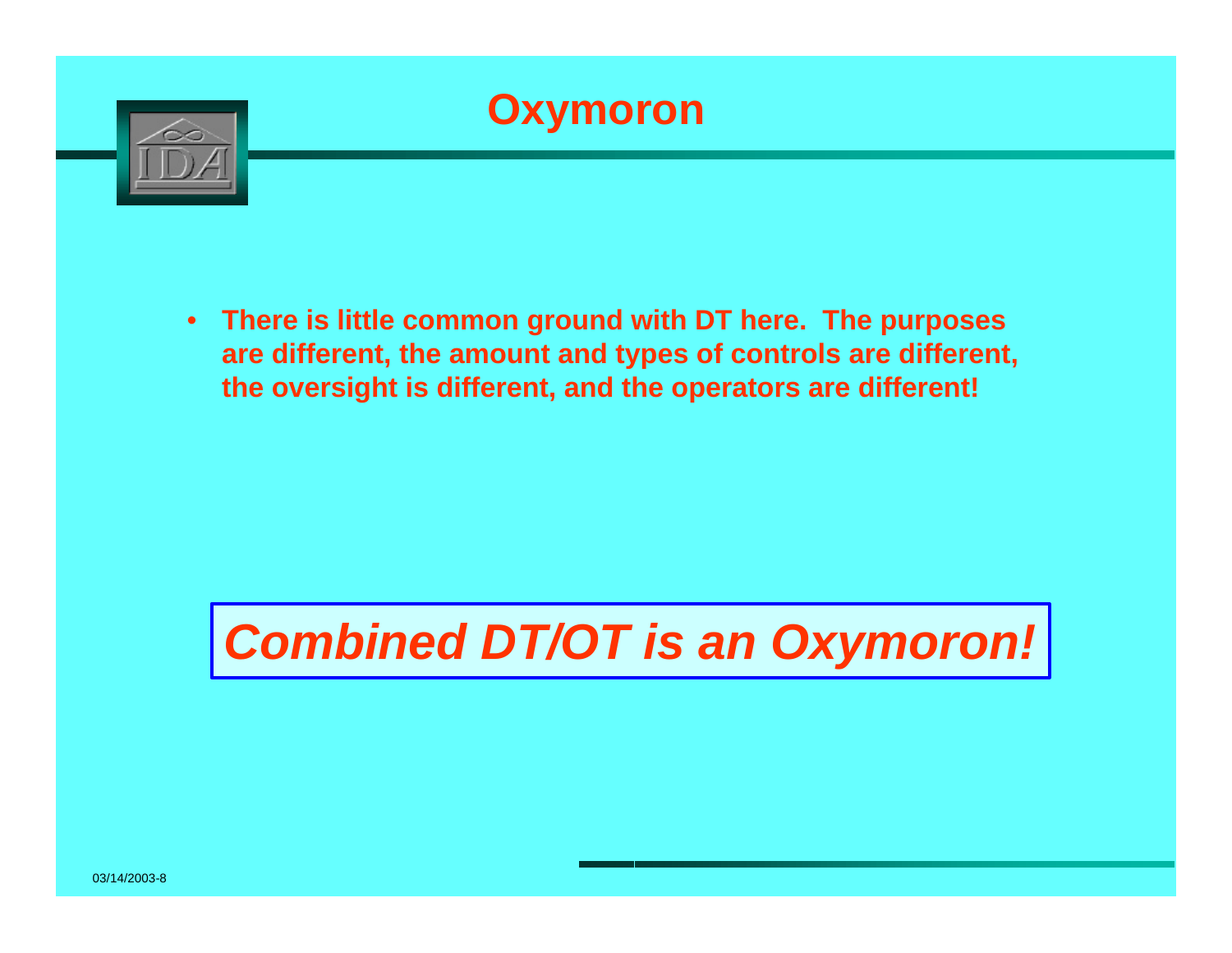### **Other (Lower Cost) Options**